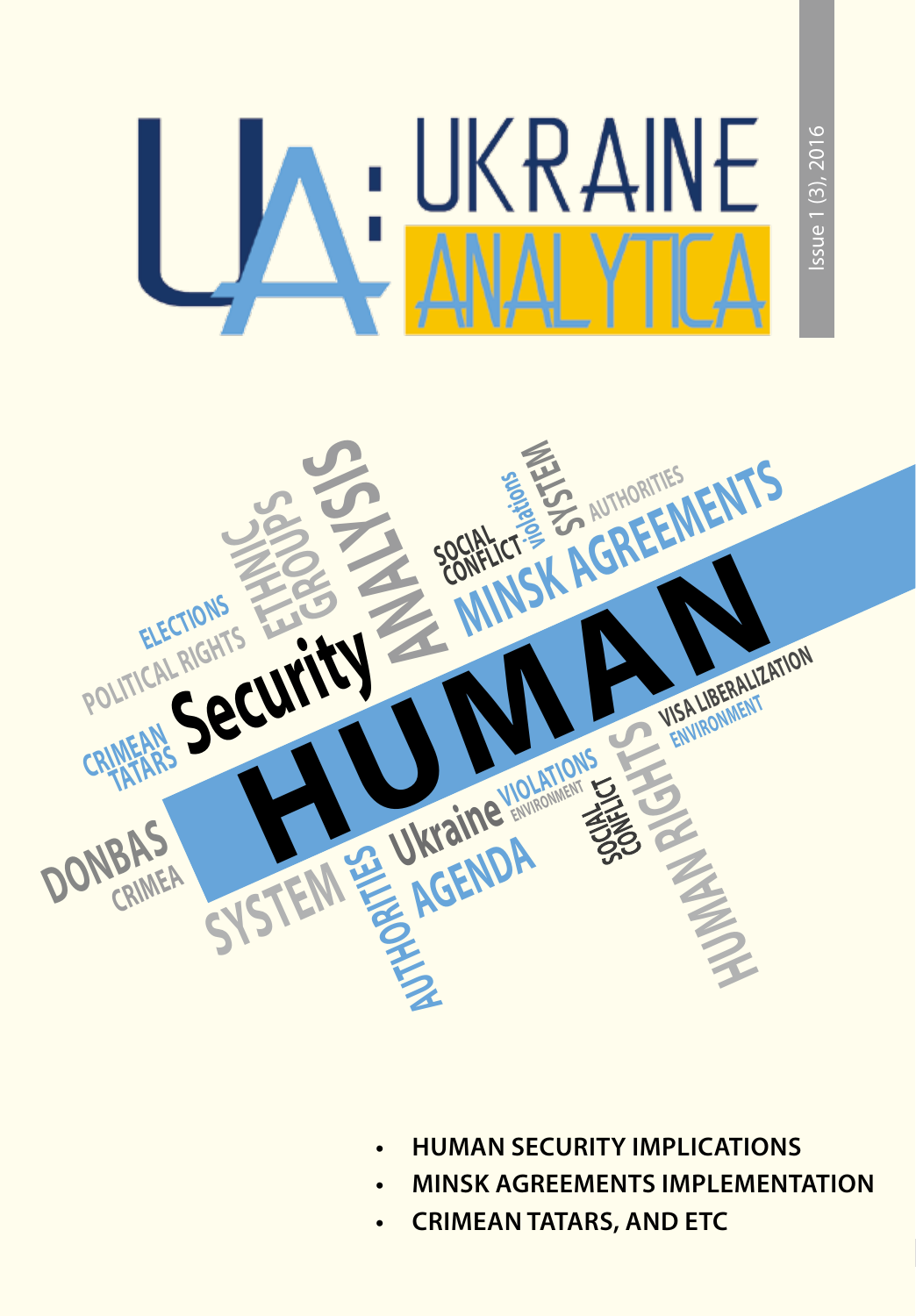# UKRAINE

Issue 1 (3), 2016

# **Human Security**

**Editors**

Dr. Hanna Shelest Dr. Mykola Kapitonenko

# **Publisher:**

Published by NGO "Promotion of Intercultural Cooperation" (Ukraine), Centre of International Studies (Ukraine), with the financial support of the Representation of the Friedrich Ebert Foundation in Ukraine.

UA: Ukraine Analytica is the first Ukrainian academic/analytical journal in English on International Relations, Politics and Economics. The journal is aimed for experts, diplomats, academics, students interested in the international relations and Ukraine in particular.

#### **Contacts:**

website: http://ukraine-analytica.org/ e-mail: Ukraine\_analytica@ukr.net Facebook: https://www.facebook.com/ ukraineanalytica Twitter: https://twitter.com/UA\_Analytica

The views and opinions expressed in articles are those of the authors and do not necessarily reflect the position of UA: Ukraine Analytica or its editors and Board of Advisors

# **BOARD OF ADVISERS**

*Dr. Dimitar Bechev* (Bulgaria, Research fellow, London School of Economics and Social Science)

*Dr. Iulian Chif*u (Romania, Director of the Conflict Analysis and Early Warning Center)

*Dr. Igor Koval* (Ukraine, Rector of Odessa National University by I.I. Mechnikov)

*Dr. Sergey Minasyan* (Armenia, Deputy Director at the Caucasus Institute)

*Stephan Meuser* (Germany, Director of the Representation of the Friedrich Ebert Foundation in Ukraine and Belarus)

*James Nixey* (United Kingdom, Head of the Russia and Eurasia Programme at Chatham House, the Royal Institute of International Affairs)

*Dr. Róbert Ondrejcsák* (Slovakia, Director of Center for European and North Atlantic Affairs)

*H.E., Dr. Oleg Shamshur* (Ukraine, Ambassador Extraordinary and Plenipotentiary of Ukraine to France)

*Dr. Stephan De Spiegeleire* (The Netherlands, Director Defence Transformation at The Hague Center for Strategic Studies)

*Ivanna Klympush-Tsintsadze* (Ukraine, Vice-Prime Minister on European and Euroatlantic Integration of Ukraine)

*Dr. Dimitris Triantaphyllou* (Greece, Director of the Center for International and European Studies, Kadir Has University (Turkey))

*Dr. Asle Toje* (Norway, Research Director at the Norwegian Nobel Institute)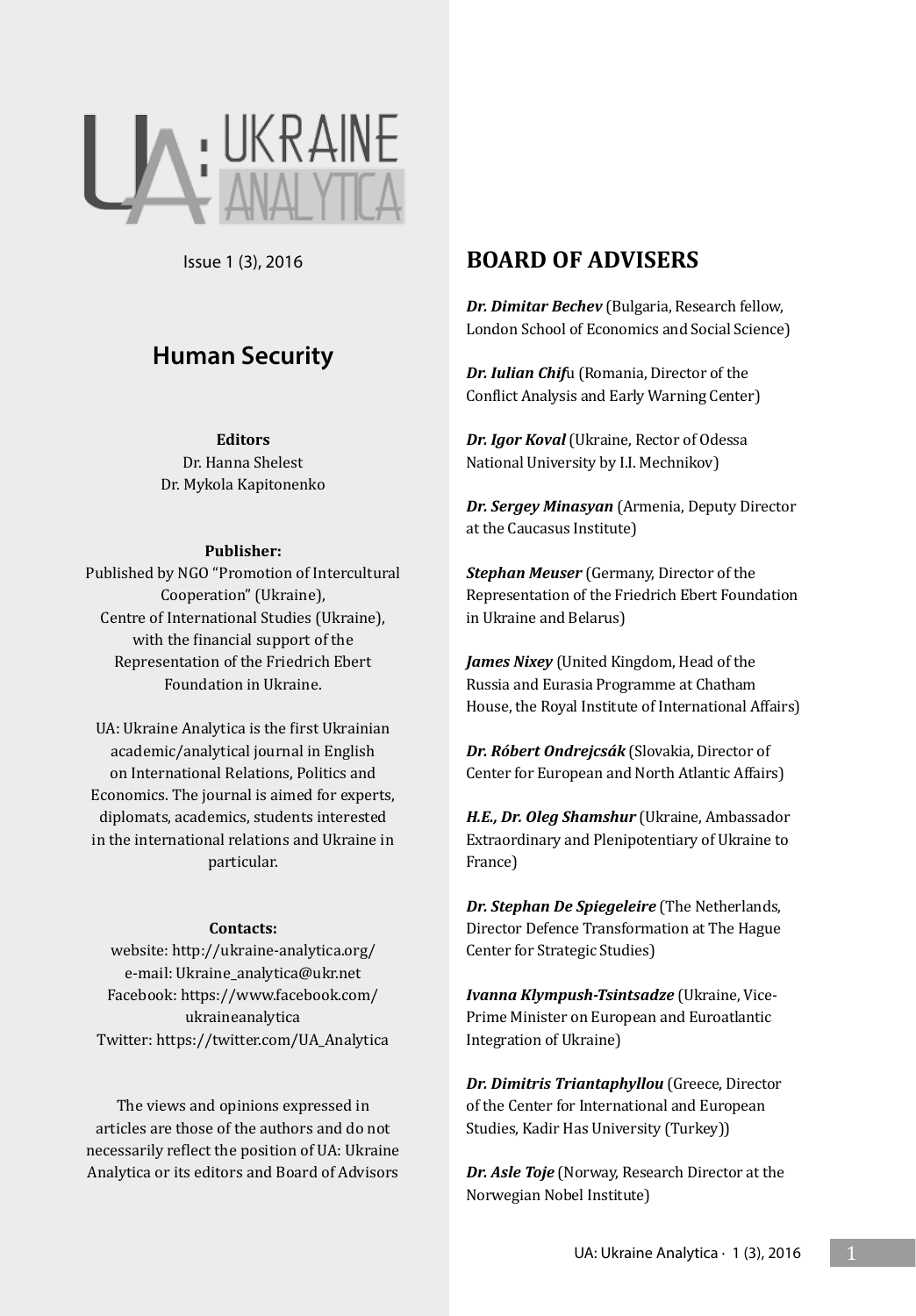# **TABLE OF CONTENTS**

| WE SHOULD SPEAK ABOUT THE LIBERATION OF THE CRIMEA. 3<br>Interview with Member of Parliament of Ukraine Mustafa Dzhemilev for UA: Ukraine<br>Analytica |
|--------------------------------------------------------------------------------------------------------------------------------------------------------|
| MINSK AGREEMENTS IMPLEMENTATION: ART OF IMPOSSIBLE 7<br>Hanna Shelest and Dmytro Shulga                                                                |
| HUMANITARIAN CRISIS IN UKRAINE AS A FACTOR DESTABILIZING DOMESTIC<br>Iuliia Tsyrfa                                                                     |
| <b>GUIDELINES FOR MANAGING THE CONFLICT IN DONBAS</b> 30<br>Mykola Kapitonenko                                                                         |
| THE ENVIRONMENTAL IMPACT OF MILITARY ACTIONS IN EASTERN UKRAINE<br>Svitlana Andrushchenko                                                              |
| Natalya Belitser                                                                                                                                       |
| HUMAN RIGHTS MONITORING IN CRIMEA: MISSION IMPOSSIBLE?  56<br>Kira Spyrydonova                                                                         |
| ELECTORAL SECURITY AS AN ELEMENT OF PEACE-BUILDING AND SUSTAINABLE<br>Iulija Serbina                                                                   |
| <b>DO VISA LIBERALISATION REFORMS HELP MODERNIZING UKRAINE?</b> 71<br>Maryana Kuzio and Iryna Sushko                                                   |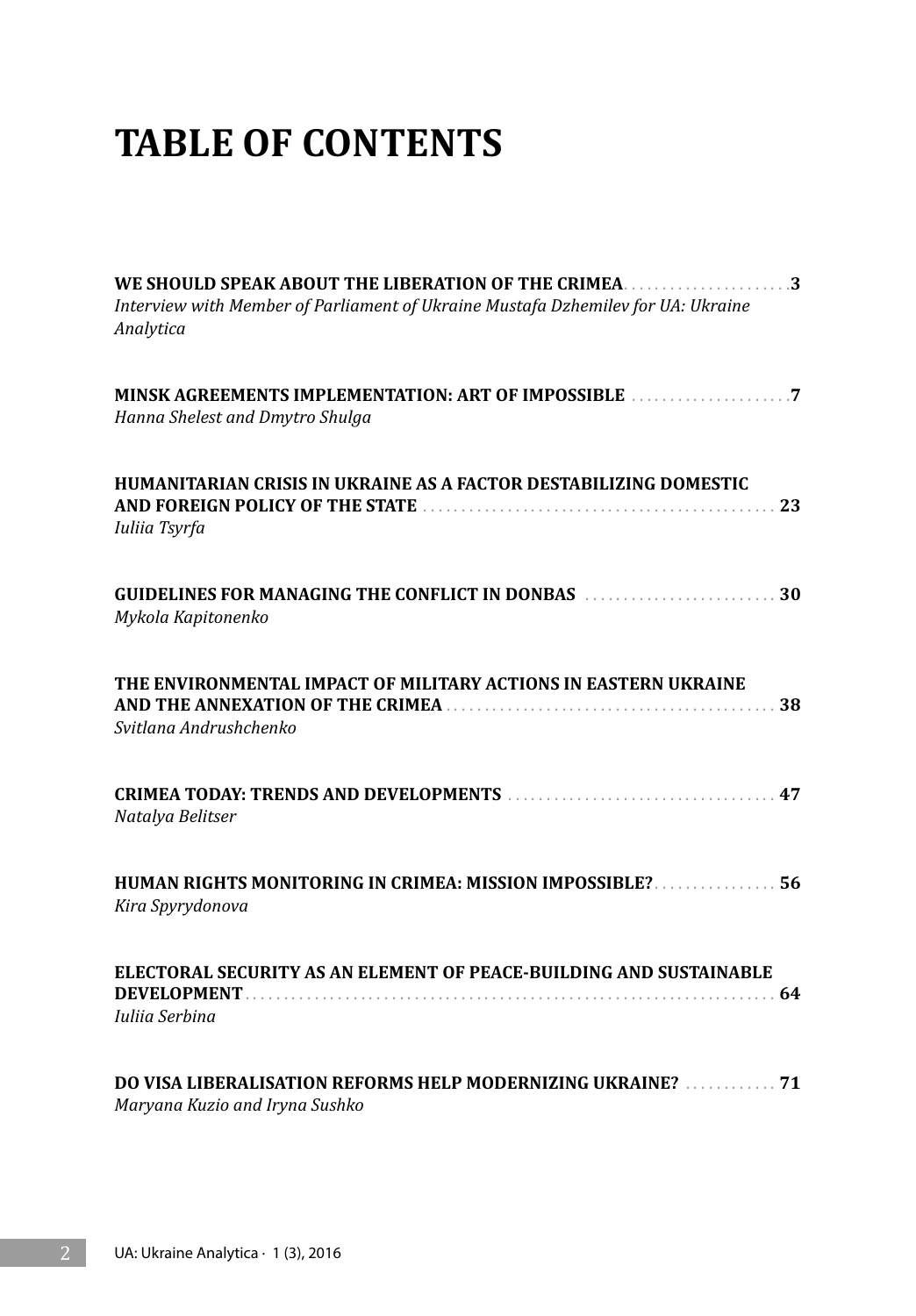# **ELECTORAL SECURITY AS AN ELEMENT OF PEACE-BUILDING AND SUSTAINABLE DEVELOPMENT**

#### *Iuliia Serbina*

*Board Member, Foreign Policy Council "Ukrainian Prism"*

*The concept of electoral security as one of the prerequisites of post-conflict transformations is becoming widespread in operational documents of international organizations (UN) and some national agencies (USAID), expressing the responsibility to promote peace-building activities in a fragile political environment. In the context of human rights based approach, this concept assumes a special meaning for democratic transformations and reforms. It is strongly connected with such concepts as electoral conflict, electoral justice, electoral integrity, and transitional justice. The broad international experience of electoral security implementation enables the search of strategies for a consistent electoral reform in Ukraine and capacity building for elections at the uncontrolled districts of Donetsk and Luhansk regions after the end of the conflict.* 

### **Electoral security in the light of human rights based approach: main concepts and definitions**

The concept of electoral security is one of the main dimensions of human security related to civil and political rights. While human security does not only mean the absence of a conflict or direct danger, but also the protection of people and their fundamental rights and freedoms, in a broad sense, it is both a prerequisite and a consequence of conflict reconciliation, peace building and peacekeeping.

Meantime, contemporary understanding of human security and ensuring sustainable development needs to bear in mind the human rights based approach as one of the leading paradigms. While the majority of scholars consider such a "young" term as

electoral security with regard to electoral management bodies, law enforcement, military and other security entities, peace building initiatives, women, community leaders, and robust formal and alternative dispute resolution mechanisms are not factored into plans".<sup>1</sup> Meantime, the human rights based approach enables a focus on environment where all citizens can exercise their fundamental right to vote or be elected. In this regard, we may agree with the position of the analysts, who insist that HRBA to election-related issues "can help inform the type and scope of security planning undertaken. It helps crystallize exactly what must be protected, which in turn can shape how this protection should be provided. This approach demands that when we look at the integrity of elections we consider the ability of people to exercise their rights to ensure that "the will of the

<sup>&</sup>lt;sup>1</sup> Best Practices in Electoral Security. A Guide for Democracy, Human rights and Governance Programming / USAID, 2013 https://www.usaid.gov/sites/default/files/documents/2496/Electoral\_Security\_Best\_Practices\_USAID.pdf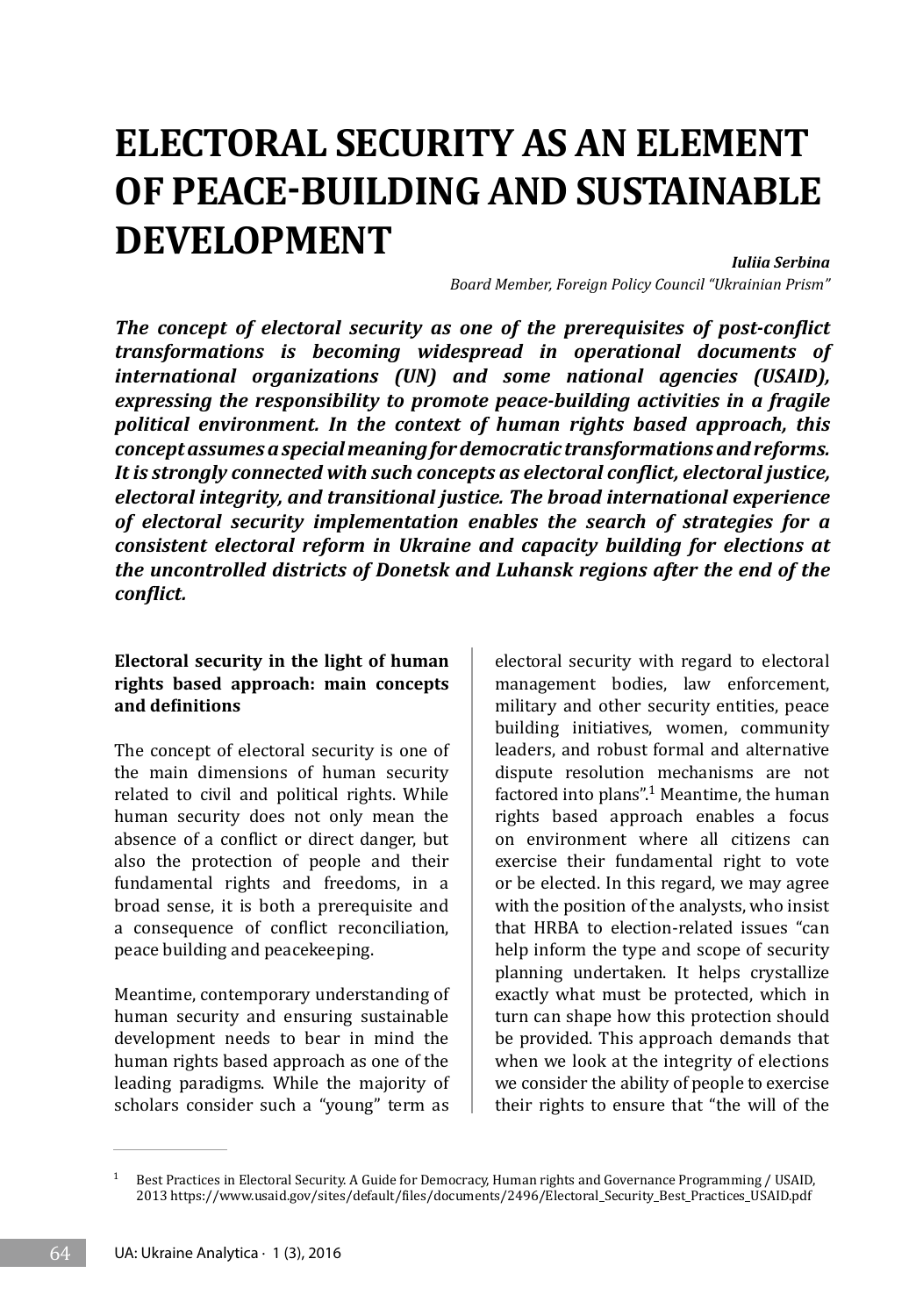people shall be the basis of the authority of government," as stated in the UDHR".<sup>2</sup>

Broad understanding of electoral security comes from such milestone human rights documents as the Universal Declaration of Human Rights, the International Covenant on Civil and Political Rights (ICCPR), Convention on the Elimination of All Forms of Discrimination Against Women (CEDAW), Convention on the Rights of Persons with Disabilities (CRPD) and other UN/ international instruments such as Security Council Resolution 1325, and Helsinki Final Act on Security and Cooperation in Europe. These core stone human rights documents include articles guaranteeing all people the right to security of person (Article 3); the right to periodic and genuine elections, by universal and equal suffrage, and through secret vote (Article 21); and the right to assemble and associate peacefully (Article  $20$ <sup>3</sup>

In a narrower sense, electoral security is a part of the international framework of standards that govern elections. While types of electoral insecurity may change, the final result is usually the same: disenfranchised voters, loss of trust in the electoral process, and lack of electoral integrity. Electoral insecurity also represents a failure to protect the rights of citizens to take part in the electoral process.4

Depending on each political system, the necessity of conflict prevention and/or reconciliation process, the cycle of conflict, electoral security is often represented<br>through electoral justice measures. electoral justice

electoral integrity tools and electoral conflicts mitigation. Such understanding of electoral security is based on a statement that elections might serve either as an additional conflict trigger or as a tool of post-conflict reconciliation.

Regardless the type of political systems, electoral security is closely related to an electoral conflict, which is an intermediate

**«***Depending on each political system, the necessity of conflict prevention and/or reconciliation process, the cycle of conflict, electoral security is often represented through electoral justice measures, electoral integrity tools and electoral conflicts mitigation.* 

issue between electoral integrity approach and conflict prevention and mitigation. International agencies (UN, USAID) operate with these terms for conflict prevention and path to sustainable development. This subject matter can be introduced through a trio of fundamental definitions:

1) electoral security; 2) electoral conflict; and 3) electoral justice. Electoral security is the end-state; electoral conflict is the development challenge; and electoral justice is one of the key mitigating factors. These three concepts are closely related because they collectively embody electoral conflict dynamics.<sup>5</sup>

<sup>&</sup>lt;sup>2</sup> Vasu Mohan, A Rights-Based Approach to Electoral Security / The International Foundation for Electoral Systems, 24 Apr 2014, http://www.ifes.org/news/rights-based-approach-electoral-security

<sup>3</sup> Universal Declaration on human rights // http://www.ohchr.org/EN/UDHR/Documents/UDHR\_Translations/eng.pdf

<sup>4</sup> Vasu Mohan, A Rights-Based Approach to Electoral Security / The International Foundation for Electoral Systems, 24 Apr 2014, http://www.ifes.org/news/rights-based-approach-electoral-security

<sup>5</sup> Vasu Mohan, A Rights-Based Approach to Electoral Security / The International Foundation for Electoral Systems, 24 Apr 2014, http://www.ifes.org/news/rights-based-approach-electoral-security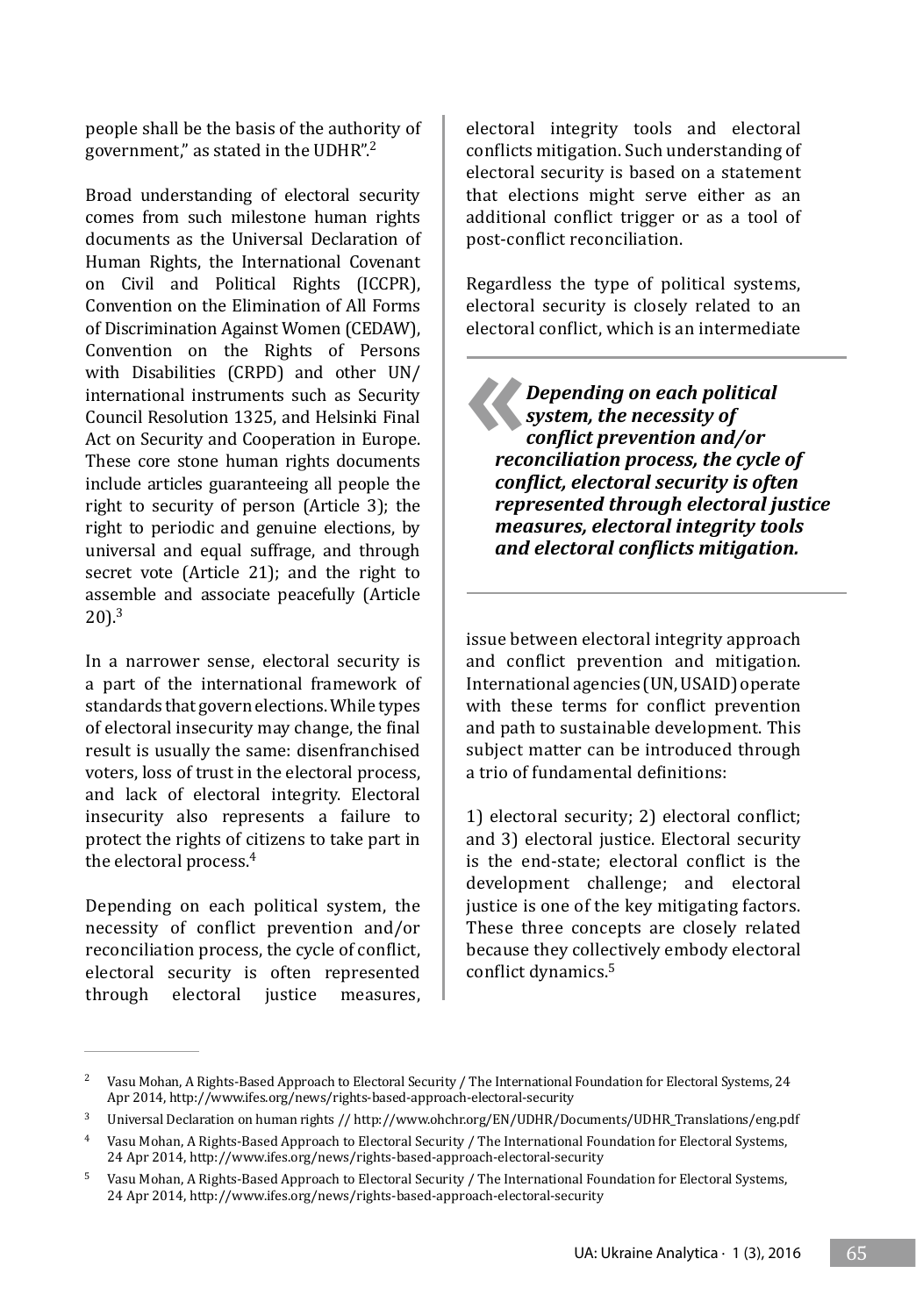As a rule, electoral conflicts can be caused by numerous reasons of systemic and occasional character. The main factors influencing electoral conflicts can be as follows:

- The absence of public trust in elections as a process and political institutions;
- The conflicts of political parties/ candidates' nomination and ability to perform passive electoral rights, especially stipulated by the law on elections;
- Challenges to election results<br>(significance of electoral disputes) (significance of electoral resolution, timelines of election-related complaints lodging);
- Challenges related to campaign financing, which need precise attention and detailed monitoring during all phases of electoral cycle while the irregularities pose the serious reason for political corruption;
- Election related criminal offences and their implication for ensuring electoral integrity;
- The sociocultural context itself may pose the ground for electoral conflicts;
- The absence of capacities for sufficient civic raising awareness on electionrelated issues.

According to the "Best Practices in Electoral Security Guide for Democracy,<br>Human Rights and Governance Governance Programming" report produced by the International Foundation for Electoral Systems, electoral security can be defined as "…the process of protecting electoral stakeholders such as voters, candidates, poll workers, media, and observers; electoral information such as vote results,

registration data, and campaign material; electoral facilities such as polling stations and counting centres; and electoral events such as campaign rallies against death, damage, or disruption".<sup>6</sup>

Electoral justice can be described as<br>follows. "...the adiudication of civil "...the adjudication of civil challenges to the electoral process which can be filed by voters and political contestants. These civil challenges could concern eligibility, disenfranchisement, campaign practices, irregularities, and disputed outcomes among others."

Electoral integrity is a tool for shaping the sustainable development of political institutions, strengthening of democratic tutions, engagement of<br>political participation ( in political participation (including vulnerable groups).<sup>7</sup>

The choice of measures for electoral<br>security components implementation implementation depends on the context, but the necessity of citizen's full protection is without doubt.

The role of international community in electoral security acknowledgement

Like in many other issues concerning human security, the role of international community in electoral security implementation is significant. The responsibility to protect and assist may vary as follows:

- Electoral supervision (Namibia and Bosnia and Herzegovina). Through a UN resolution or peace agreement, the international community is requested to supervise elections or referendum;
- Electoral Administration (Cambodia, East Timor, Kosovo);

<sup>&</sup>lt;sup>6</sup> Best Practices in Electoral Security . A Guide for Democracy, Human rights and Governance Programming / USAID, 2013 https://www.usaid.gov/sites/default/files/documents/2496/Electoral\_Security\_Best\_Practices\_USAID.pdf

<sup>&</sup>lt;sup>7</sup> Best Practices in Electoral Security . A Guide for Democracy, Human rights and Governance Programming / USAID, 2013 https://www.usaid.gov/sites/default/files/documents/2496/Electoral\_Security\_Best\_Practices\_USAID.pdf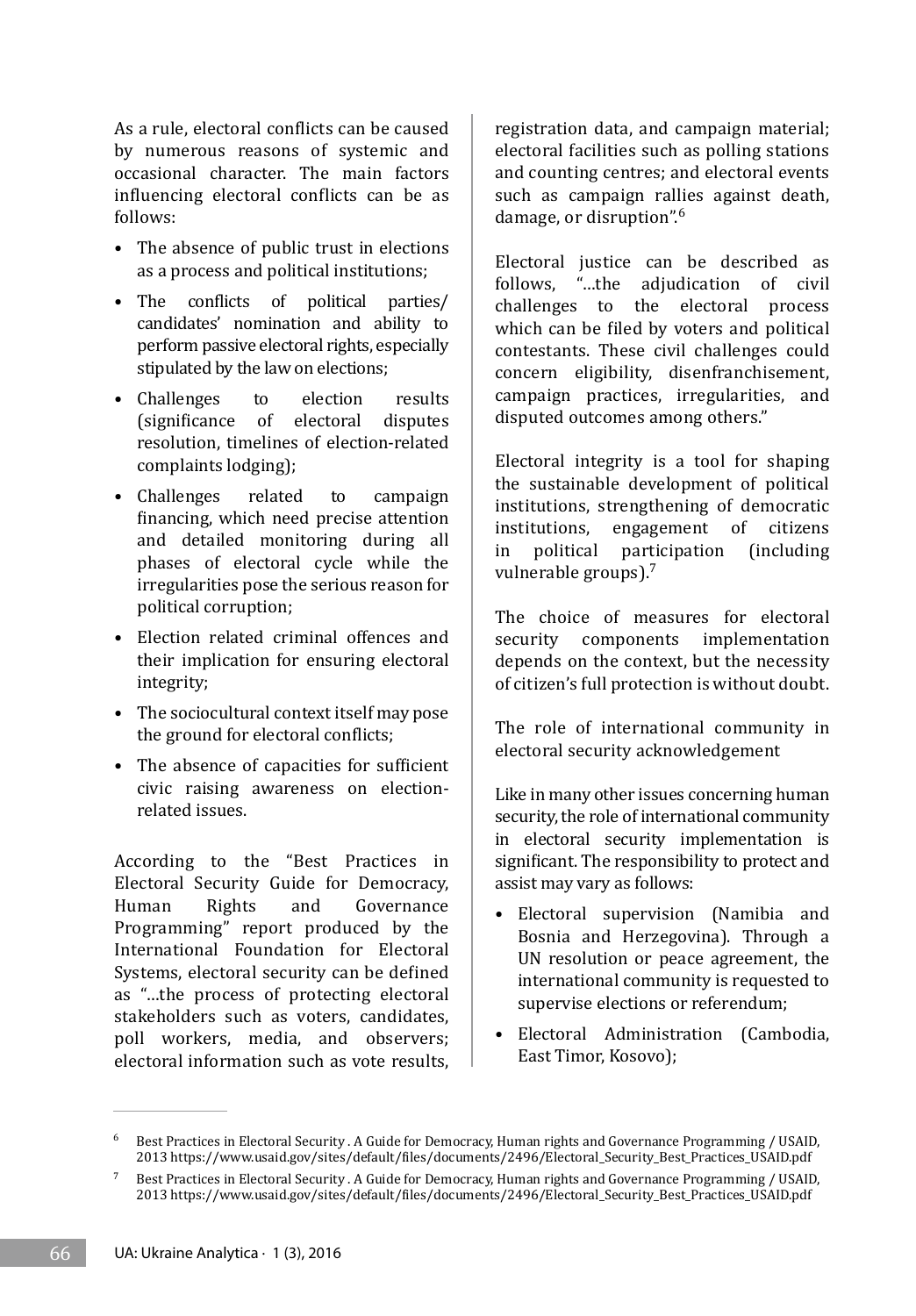- Electoral Verification (Nicaragua, Angola, El Salvador);
- Electoral Certification (East Timor, Côte d'Ivoire). Through a UN resolution, peace agreement, or invitation by the host country, the UN evaluates each stage of the electoral process and assesses its compliance to international good practices;
- Electoral Assistance (the cases of Bosnia, Macedonia) is a feature for new democracies. Through an invitation from a domestic electoral stakeholder, the international community can be requested to assist sovereign domestic institutions with the conduct of elections or referendum or the adjudication of the results;
- Electoral Monitoring. The purposeful gathering of information about an electoral process and public assessment of that process against universal standards for democratic elections by responsible foreign or international organizations committed to neutrality and to the democratic process for the purpose of building public and international confidence about the election's integrity or documenting and exposing the ways in which the process falls short;
- Electoral Mediation (Nicaragua, Kenya) a form of electoral engagement whereby an impartial third party employs nonofficial election dispute.<sup>8</sup>

The most influential international organization providing the full-scale volume of electoral security measures is the UN, which has played an instrumental role in electoral security since 1989. In the last several years, the UN has moved toward more integrated missions that directly link security and conflict management, human rights, humanitarian<br>development and democratization democratization efforts into a common country-level plan. Electoral security is provided through the UN Electoral Assistance Division (UNEAD),<br>UN Department of Peace-Keeping Peace-Keeping Operations (UN DPKO) that includes both international military and civilian police to provide election security and overall mission management; UN Development Program (UNDP) that provides project funding and may manage multi-country trust funds common to find the following entities of the UN in the context of elections.

# **Electoral security for Ukraine: dimensions of constitutional reform and strengthening electoral institutions**

Strengthening electoral institutions, implementing good practices in electionrelated issues, and a comprehensive constitutional reform may serve as a tool for conflict prevention and transformation of existing potential tensions especially in transitional countries. Leaving behind

**«***Strengthening electoral institutions, implementing good practices in election-related issues, and a comprehensive constitutional reform may serve as a tool for conflict prevention and transformation of existing potential tensions especially in transitional countries.* 

the discussions towards the type and nature of Ukrainian democracy (either it is electoral democracy or it is on the

<sup>8</sup> Electoral Justice: The International IDEA Handbook // IDEA, 2010 http://www.idea.int/publications/electoral\_justice/upload/electoral\_justice\_chapter\_2.pdf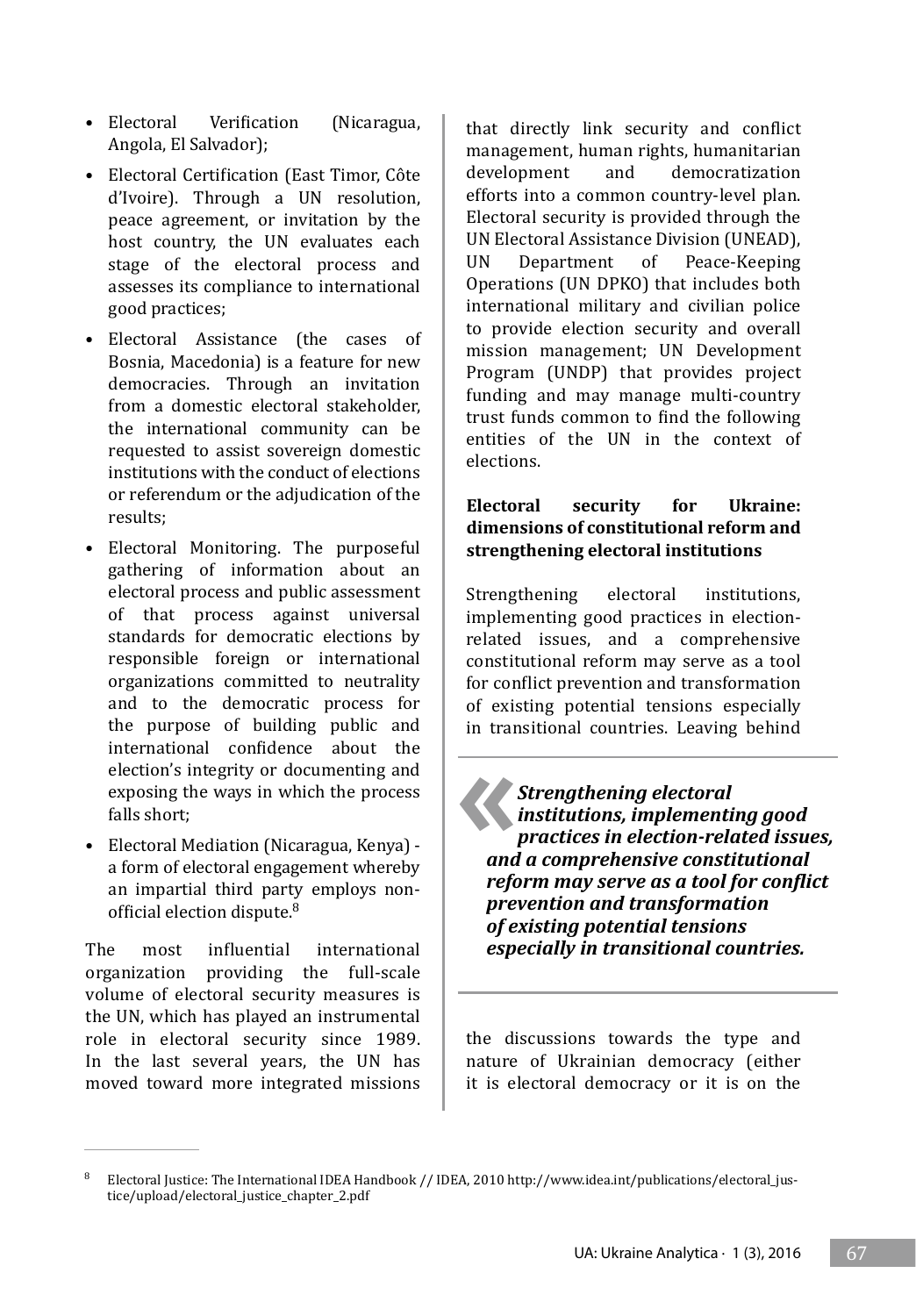way to participatory democracy), it is obvious that sustainable development of political institutions needs reforms and harmonization. In this regard, the electoral reform, which has been broadly discussed for almost a decade in Ukraine, can be a part of conflict prevention and conflict resolution measures.

Meantime, military conflict in uncontrolled districts of Donetsk and Luhansk regions, the annexation of the Crimea by the Russian Federation have their implications for other regions of Ukraine, which, in their turn, need special approaches to promote electoral security. Some elements of international assistance as a tool for electoral security implementation are practiced in Ukraine. Among them, there are electoral monitoring and electoral assistance.

In the light of existing electoral conflicts, the most essential risks for electoral security inherited by each electoral cycle in Ukraine are as following:

- Specifics of "institutional memory". Electoral system of Ukraine functions in the context of "institutional heritage" and institutional memory where the order of performing certain functions is replaced by personal, regional, intergroups relations.
- Electoral legislation in Ukraine<br>remains non-harmonized Elections remains non-harmonized to the bodies of different levels and different institutions are conducted under different laws. Each new law, in spite of permanent recommendations<br>of international organizations and of international organizations recommendations of the Code of Good Electoral Practice (Venice Commission Code) is always adopted in less than one year before elections take place.
- Constituency delimitation changes each electoral cycle. Very often borders and the number of voters are the matter of the

compromise between leading political forces drafting a law. This increases the lack of trust in elections transparency and leads to public disappointment in transparency of elections.

- While the majority of Ukrainian media belongs to the leaders of financial groups, they represent mainly the positions of their owners in electoral process. It is very often that public outreach campaigns for Ukrainian journalists, provided by domestic civil society organizations and international donors, are focused on technical aspects of newly adopted electoral legislation and its' implementation. Meantime, the broader perception of elections as one of the core civil and political rights is left behind.
- Campaign and political parties financing for a long time remain in a shadow that creates a large field for money laundering. It should be noted that the Law of Ukraine on Fighting against Political Corruption (State financing of Political Parties) adopted in 2015, creates certain conditions for combating political corruption and, in its turn, strengthening electoral security. Meantime, the continuing process of the National Anti-corruption mechanisms creation is a serious obstacle for the comprehensive implementation of this measure.
- The ambiguous system of electoral<br>disputes resolution, which allows disputes resolution, which<br>implementing bodies (e implementing bodies (election management bodies, courts of different levels) to adopt completely different decisions in similar cases of electoral<br>irregularities. This issue creates irregularities. concerns for elections to the bodies of different levels and is inherited in each new law on national or local elections.
- Avoidance of responsibility for electoral law violations, which, on one hand, is caused by the level of electoral culture,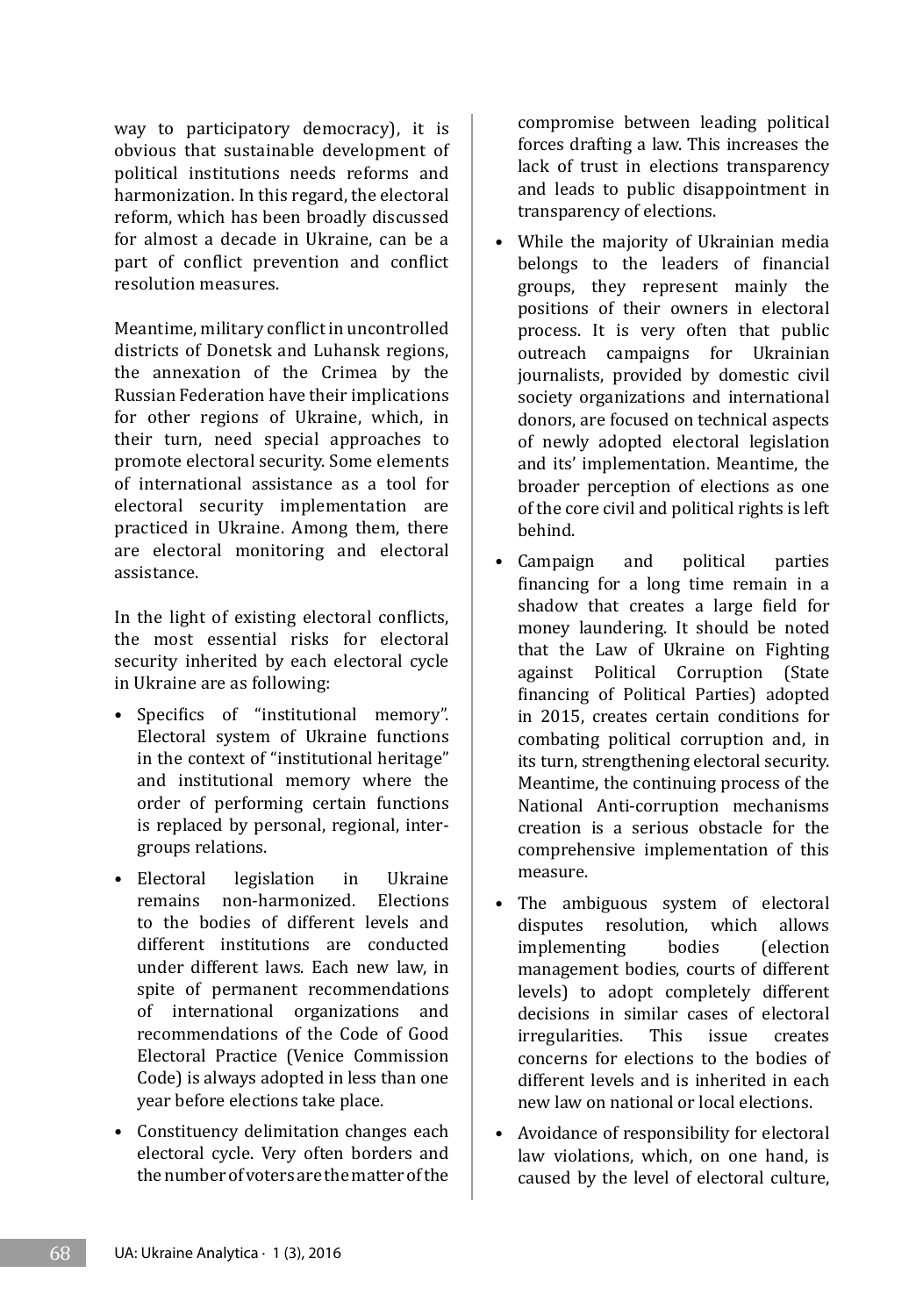but, on the other hand, leads to the growth of mistrust in elections as a tool of elites' rotation.

These challenges, without sufficient attention and consistent tackling through formal and informal rules, create the threat of "soft" electoral security in a transforming society breaking its trajectory on the path of reforms. Meantime, obvious obstacles for "hard" electoral security may exist in conflict-affected areas.

# **Elections as a tool for peace-building activities: is electoral security possible on the uncontrolled territories of Ukraine?**

With a start of the Minsk negotiation process, the issues of local elections and participation of representatives of the uncontrolled districts of Donetsk and Luhansk regions in the government at the central level have been one of the points. While Minsk Agreements signed on 15 February 2015, consider elections as a part of peace-building tools, modalities of such

*It is obvious that direct threats to physical security of all participant of this process disable compliance physical security of all participants of this process disable compliance with the international standards and conducting of true elections.* 

elections are discussed at each new round of Minsk negotiations. Meantime, there is no clear vision of such modalities, it is unclear either these elections should be held under acting Ukrainian Law on local elections or the new special law should be elaborated and adopted. Furthermore, the necessity of amendments to the Constitution of Ukraine concerning the special status of Donetsk and Luhansk regions provokes conflicts in Ukrainian society and creates ground for human insecurity.

What challenges for electoral security may such elections bring? Leaving behind the legal basis of the credible electoral process, it should be noted that electoral security is guaranteed entirely only through free and competitive elections without intimidation. Is it the proper context in the occupied regions to act in line with the principles stipulated by the Helsinki Final Act, International Covenant on Civil and Political Rights and other principal human rights documents?

It is obvious that direct threats to physical security of all participants of this process disable compliance with the international standards and conducting of true elections. The primary concerns are resumption of border control by the Ukrainian government, demining the bordering territories, consistent resumption of safe environment. Violations of basic human rights, confirmed by the international organizations monitoring, do not leave the space for performing civil and political rights.9 Particularly, an effective electoral campaign is impossible without<br>competitive outreach campaigns of competitive Ukrainian political parties, free presence of Ukrainian and international media, administration provided by trained

<sup>9</sup> United Nations Human Rights Council (2014) Report of the United Nations High Commissioner for Human Rights on the situation of human rights in Ukraine, Annual report of the United Nations High Commissioner for Human Rights and reports of the Office of the High Commissioner and the Secretary-General, Twenty-seventh session, A/ HRC/27/75 // http://www.ohchr.org/EN/HRBodies/HRC/RegularSessions/Session27/Documents/A-HRC-27-75\_ en.pdf; Report on the human rights situation in Ukraine (16 August to 15 November 2015) // http://www.ohchr. org/Documents/Countries/UA/12thOHCHRreportUkraine.pdf